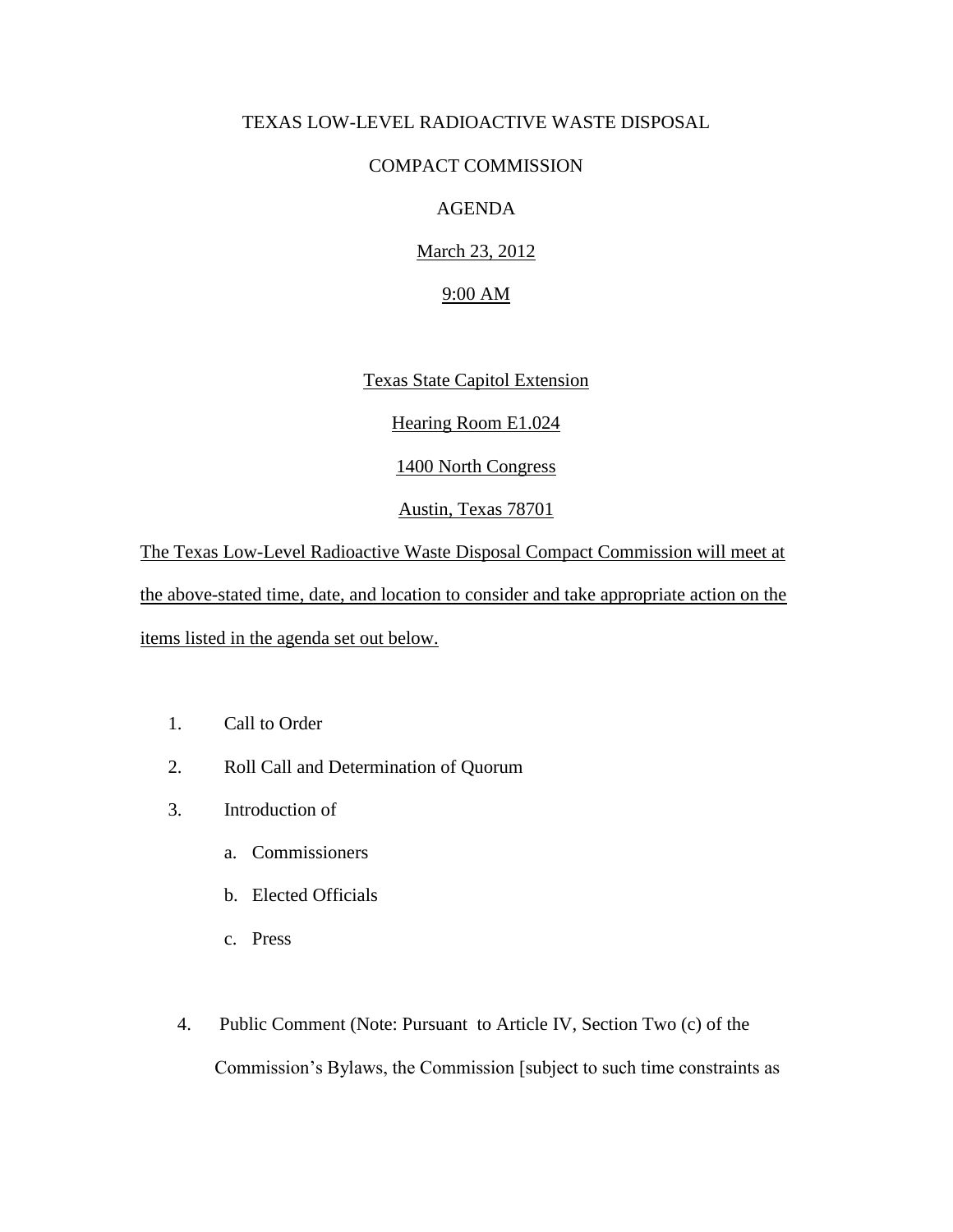may be established by the Chair] also will provide an opportunity for members of the public to directly address the Commission on each item on the agenda during the Commission's discussion or consideration of the item.

- 5. Discussion and possible action with regard to the final adoption of amendments to Rule 675.23 (Importation of Waste from a Non-Compact Generator for Disposal) (31 TAC 675.23) with changes from the proposed amendments to the rule as published in the Texas Register on January 20, 2012 (37 Tex. Reg. 184).
	- A) Receive and discuss the report of the Rules Committee (Mr. Lee [Chair], Mr. Salsman, Mr. Saudek, and Mr. Wilson) with respect to its deliberations after the publication of the proposed amendments to Rule 675.23 (31 TAC 675.23) as published in the Texas Register on January 20, 2012 (37 Tex. Reg.184).
	- B) Receive and act on the recommendations of the Rules Committee with respect to (i) the final adoption (with changes) of proposed amendments to Rule 675.23 (31 TAC 675.23) as published in the Texas Register on January 20, 2012 (37 Tex. Reg. 184); and (ii) the filing and publication of Rule 675.23 (31 TAC 675.23) as finally adopted in the Texas Register.
- 6. Discussion and possible action on the following petitions for export:
	- A) South Texas Project
	- B) Vermont Yankee
	- C) Luminant
- 7. Discussion among Commission members about methods of processing and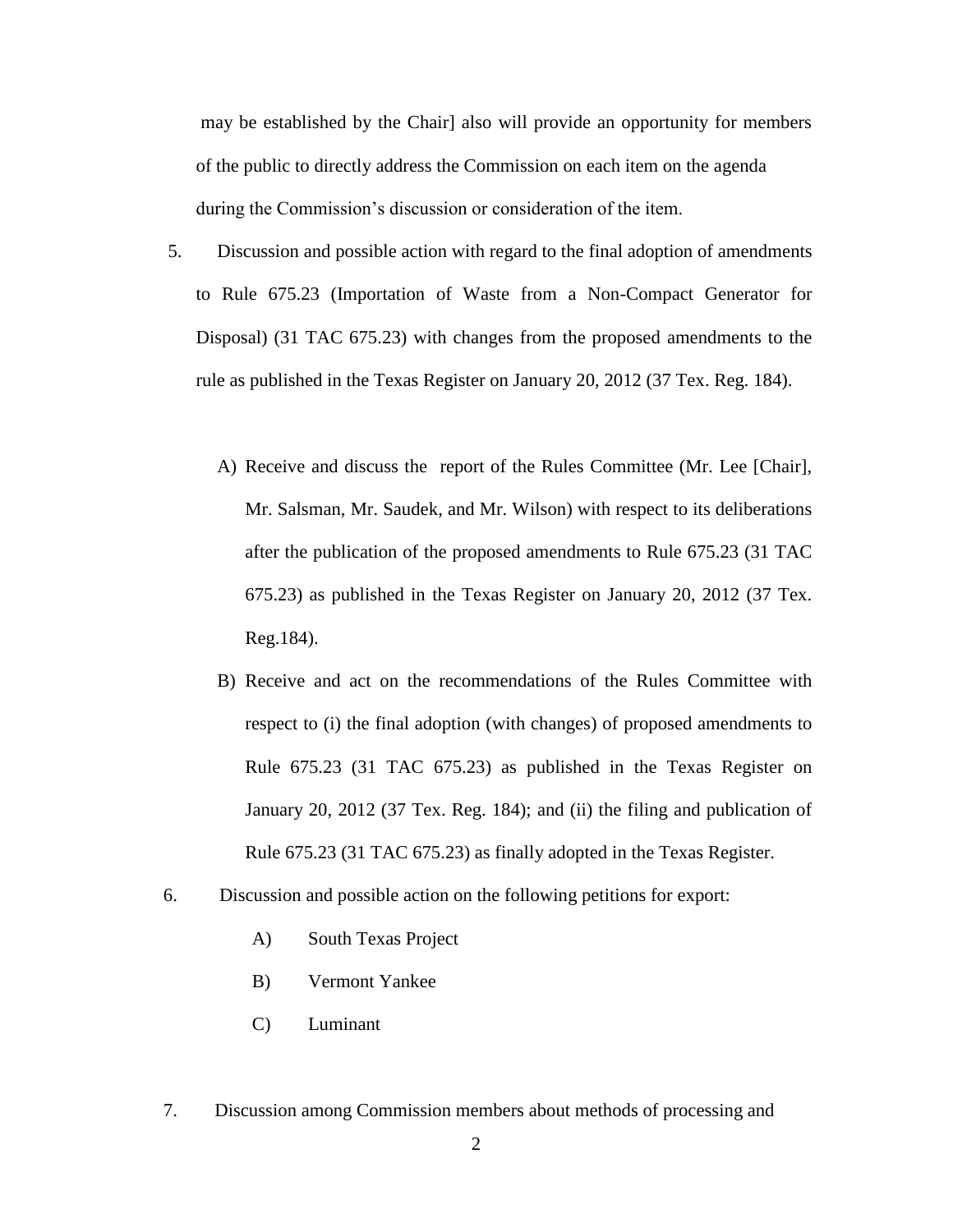evaluating applications for Agreements for importation of waste for disposal in accord with Compact Commission Rules and with Texas requirements expressed in Chapter 401 of the Texas Health and Safety Code, including quantities and revenue expectations and including possible action to appoint one or more Committees in connection with the processing of applications for Agreements for importation.

- 8. Discussion on and possible action on Bionomics Request for Import Agreement.
- 9. Presentation of Site status report and outlook from Waste Control Specialists Inc.
- 10. Presentation from Advocates for Responsible Disposal in Texas concerning Compact site use plans and issues.
- 11. Site status report from the Texas Commission on Environmental Quality including discussion of plans for actions on commingling rule change effort and actions on site licensing and disposal site rate case actions.
- 12. Receive a report from and possibly take action in response on any recommendations from the Committee on the Commingling Rule (Ms. Morris [Chair], Mr. Saudek and Mr.Wilson)
- 13. Chairman's report on Compact Commission activities including reporting on fiscal matters and on status of filling needs for staffing.
- 14. Discussion and possible action regarding the provisions of existing Compact Commission Rule 675.21(l) (31 TAC 675.21(l)).
- 15. Determination of date and location of next meeting.